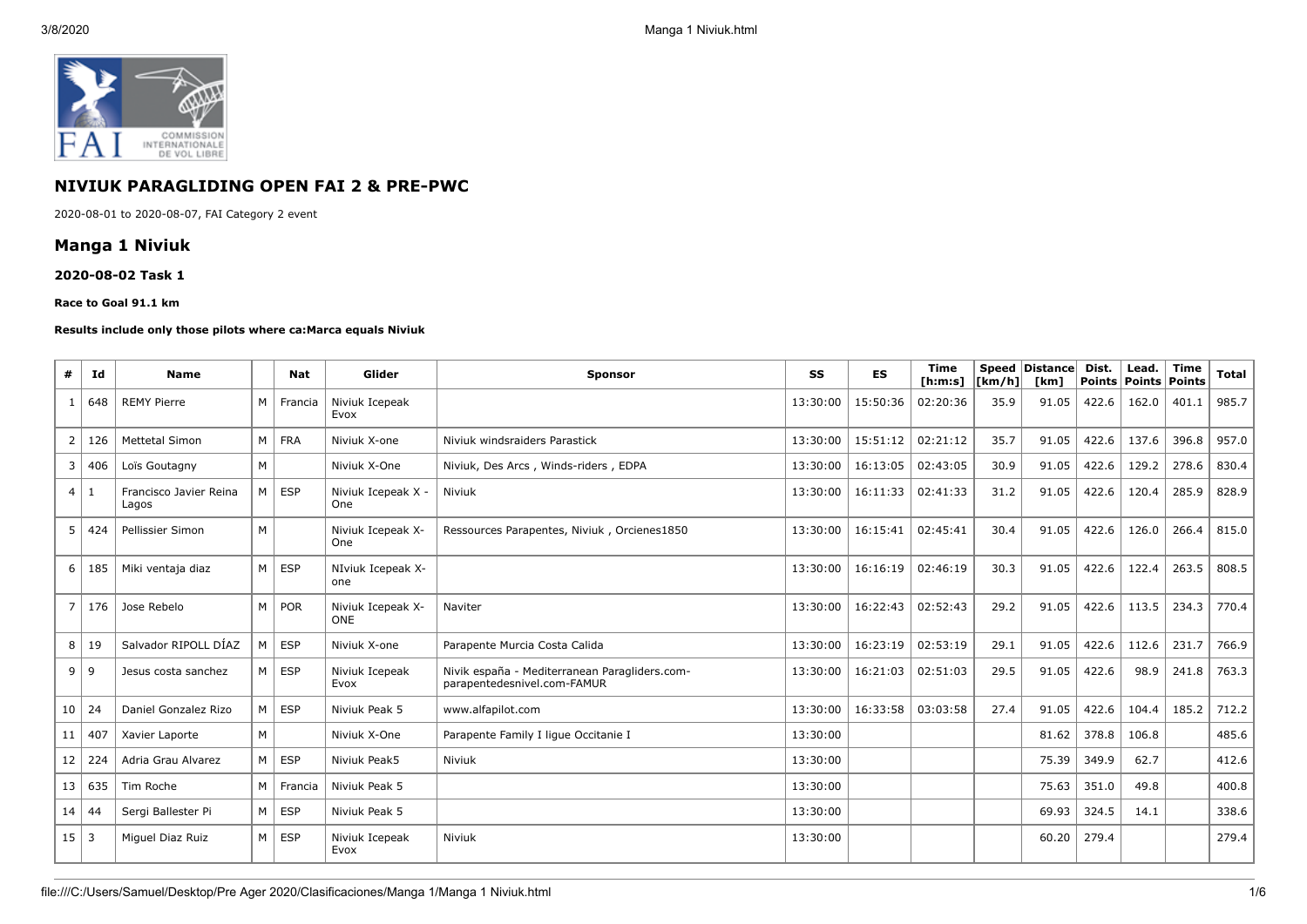| Id       | Name              | <b>Nat</b> | Glider         | <b>Sponsor</b>                         | SS       | ES | Time<br>[h:m:s] $\vert$ [km/h] $\vert$ [km] | Speed Distance Dist. |       | Lead.<br><b>Points Points Points</b> | Time | <b>Total</b> |
|----------|-------------------|------------|----------------|----------------------------------------|----------|----|---------------------------------------------|----------------------|-------|--------------------------------------|------|--------------|
| 16   156 | Albert Pol Font   | M ESP      | Niviuk Ikuma   |                                        | 13:30:00 |    |                                             | 59.75                | 277.3 |                                      |      | 277.3        |
| 302      | Kalim Kostadinov  | M BUL      | Niviuk Artik 5 | SlyNomad Bulgaria, GreenPeace Bulgaria | 13:30:00 |    |                                             | 32.09                | 148.9 |                                      |      | 148.9        |
| 18   266 | Fernando ACEITUNO | M ESP      | Niviuk Artik 5 |                                        | 13:30:00 |    |                                             | 27.93                | 129.6 |                                      |      | 129.6        |
| 19   94  | Mani Pons         | M ESP      | Niviuk Artik 5 |                                        | 13:30:00 |    |                                             | 7.38                 | 34.3  |                                      |      | 34.3         |

### **Task definition**

| No             | Lea Dist.        | Id              | <b>Radius</b>      | Open  | Close | <b>Coordinates</b>         | <b>Altitude</b> |
|----------------|------------------|-----------------|--------------------|-------|-------|----------------------------|-----------------|
|                | $0.0 \text{ km}$ | D <sub>01</sub> | 400 m              | 12:30 | 15:00 | Lat: 42.04635 Lon: 0.74601 | 1560 m          |
| 2 SS           | 2.0 km           | A19             | 87000 m            | 13:30 | 20:30 | Lat: 42.08662 Lon: 1.82063 | 725 m           |
| 3 ES           | 86.1 km          | A19             | 3000 m             | 13:30 | 20:30 | Lat: 42.08662 Lon: 1.82063 | 725 m           |
| $\overline{4}$ | 91.1 km          | A19             | $2000 \; \text{m}$ | 13:30 | 20:30 | Lat: 42.08662 Lon: 1.82063 | 725 m           |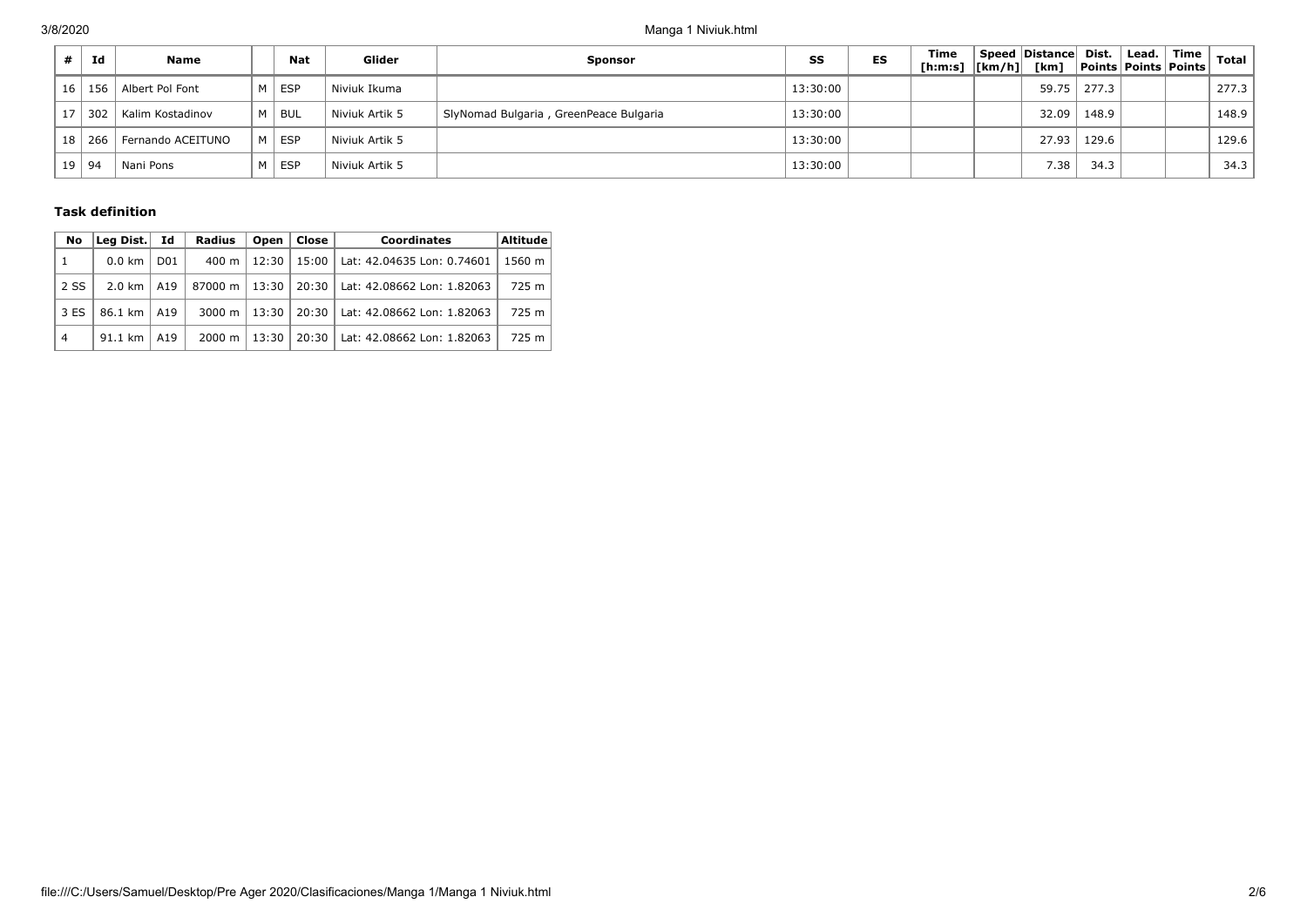3/8/2020 Manga 1 Niviuk.html

**Pilots not yet processed (NYP)**

**Id Name**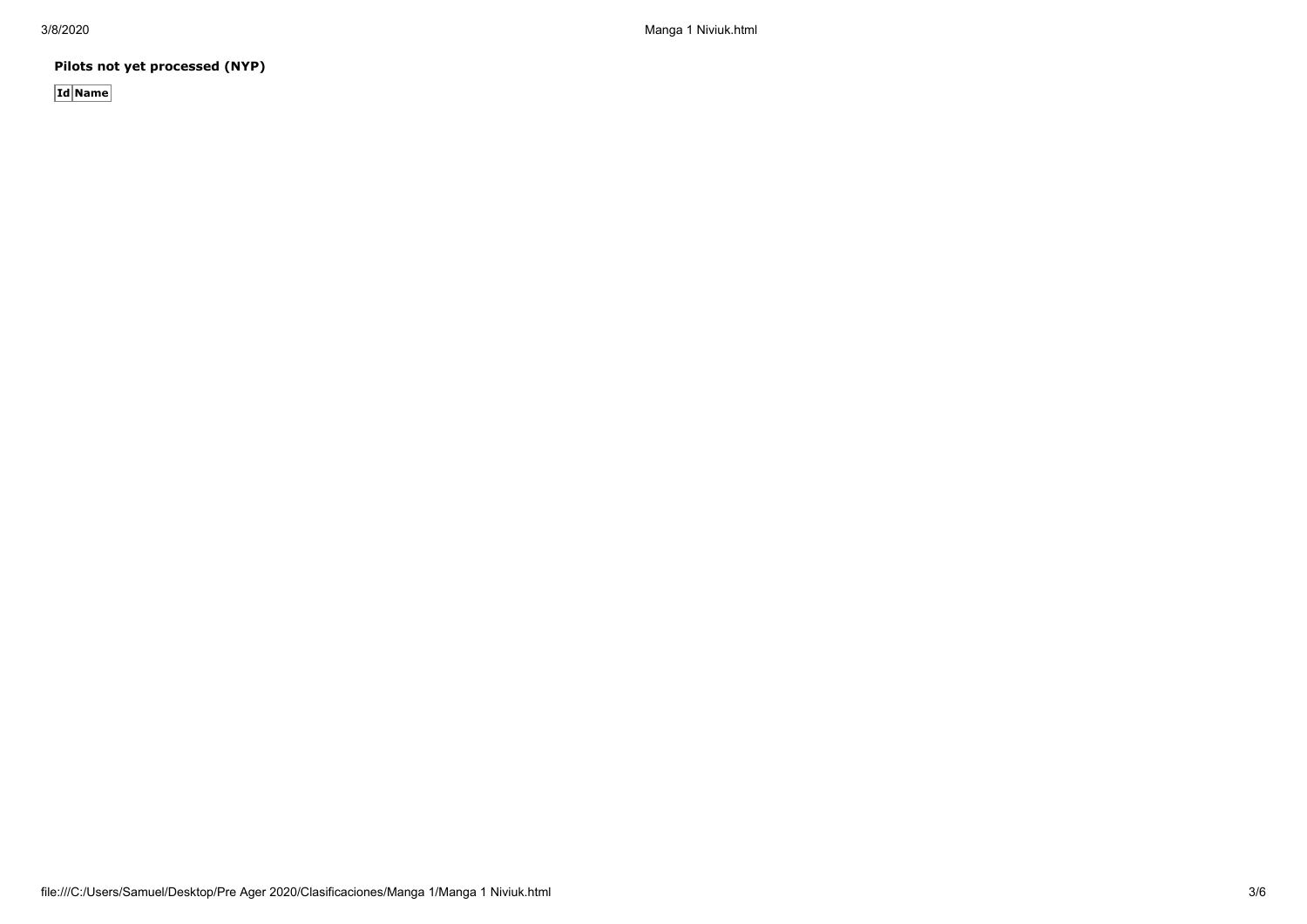### **Task statistics**

| param                           | value                     |
|---------------------------------|---------------------------|
| ss_distance                     | 84.03                     |
| task_distance                   | 91.052                    |
| launch_to_ess_distance          | 86.051                    |
| no_of_pilots_present            | 103                       |
| no_of_pilots_flying             | 103                       |
| no_of_pilots_lo                 | 55                        |
| no_of_pilots_reaching_nom_dist  | 81                        |
| no_of_pilots_reaching_es        | 48                        |
| no_of_pilots_reaching_goal      | 48                        |
| sum_flown_distance              | 7054.729                  |
| best_dist                       | 91.052                    |
| best_time                       | 2.3167                    |
| worst_time                      | 3.0661                    |
| qnh_setting                     | 1013.25                   |
| no_of_pilots_in_competition     | 105                       |
| no_of_pilots_landed_before_stop | 0                         |
| sum_dist_over_min               | 6642.729                  |
| sum_real_dist_over_min          | 6642.729                  |
| sum_flown_distances             | 7054.729                  |
| best_real_dist                  | 91.052                    |
| last_start_time                 | 2020-08-02T13:30:00+02:00 |
| first_start_time                | 2020-08-02T13:30:00+02:00 |
| first_finish_time               | 2020-08-02T15:49:00+02:00 |
| max_time_to_get_time_points     | 3.8387                    |
| goalratio                       | 0.466                     |
| arrival_weight                  | 0                         |
| departure_weight                | 0                         |
| leading_weight                  | 0.162                     |
| time_weight                     | 0.4154                    |
| distance_weight                 | 0.4226                    |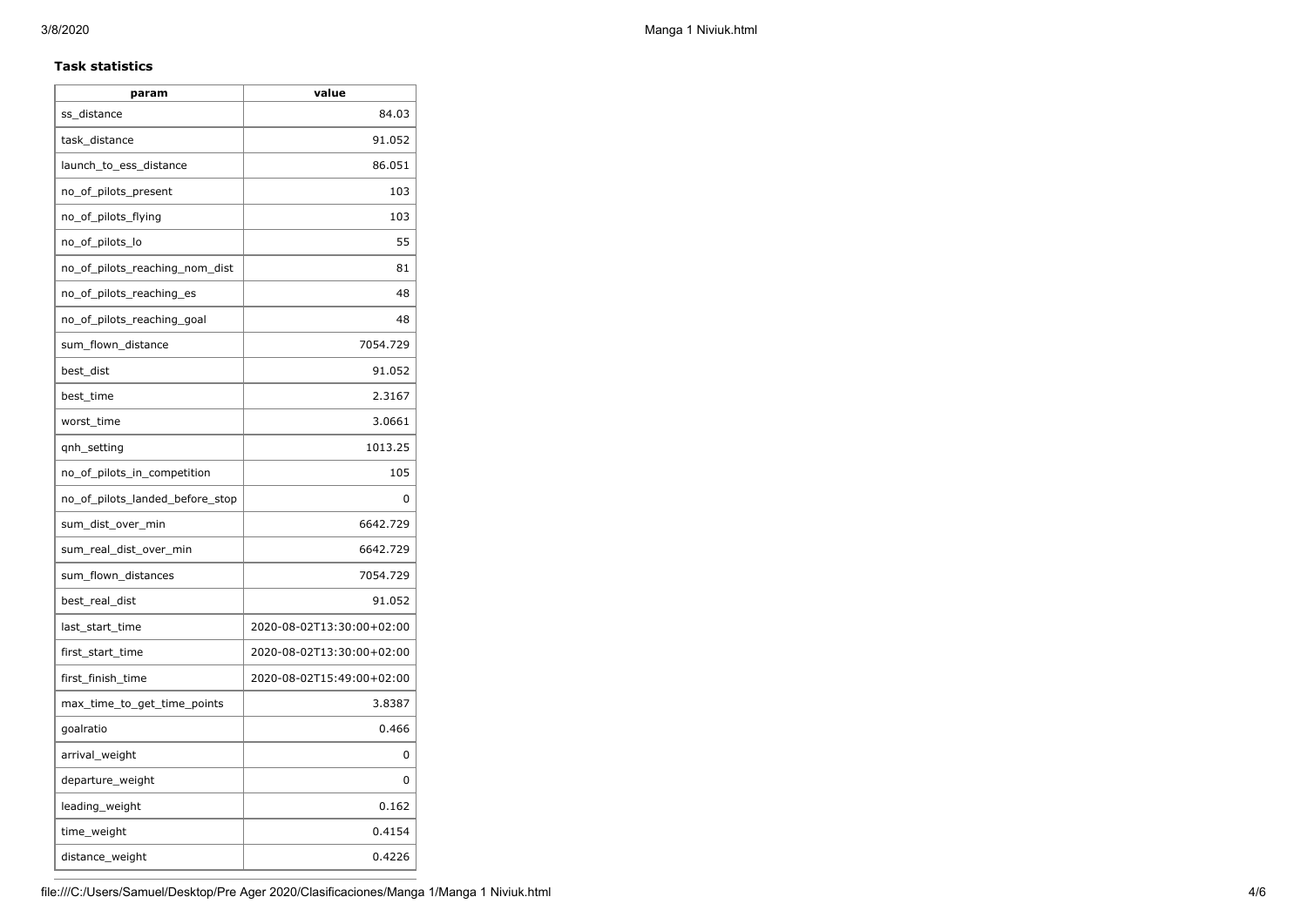| param                        | value        |
|------------------------------|--------------|
| smallest_leading_coefficient | 1.4551       |
| available_points_distance    | 422.572      |
| available_points_time        | 415.428      |
| available_points_departure   | 0            |
| available_points_leading     | 162          |
| available_points_arrival     | 0            |
| time_validity                | 1            |
| launch_validity              | $\mathbf{1}$ |
| distance_validity            | $\mathbf{1}$ |
| stop_validity                | 1            |
| day_quality                  | $\mathbf{1}$ |
| ftv_day_validity             | 0.9876       |
| time_points_stop_correction  | ი            |

# **Scoring formula settings**

| param                                        | value        |
|----------------------------------------------|--------------|
| id                                           | GAP2020      |
| use_distance_points                          | 1            |
| use_time_points                              | 1            |
| use_departure_points                         | $\Omega$     |
| use_leading_points                           | 1            |
| use_arrival_position_points                  | 0            |
| use_arrival_time_points                      | 0            |
| time points if not in goal                   | 0            |
| jump_the_gun_factor                          | $\Omega$     |
| jump_the_gun_max                             | 0            |
| use_1000_points_for_max_day_quality          | 0            |
| normalize_1000_before_day_quality            | $\Omega$     |
| time_validity_based_on_pilot_with_speed_rank | $\mathbf{1}$ |
| bonus gr                                     | 4            |
| no_pilots_in_goal_factor                     | 0.8          |
| task_stopped_factor                          | 0.7          |